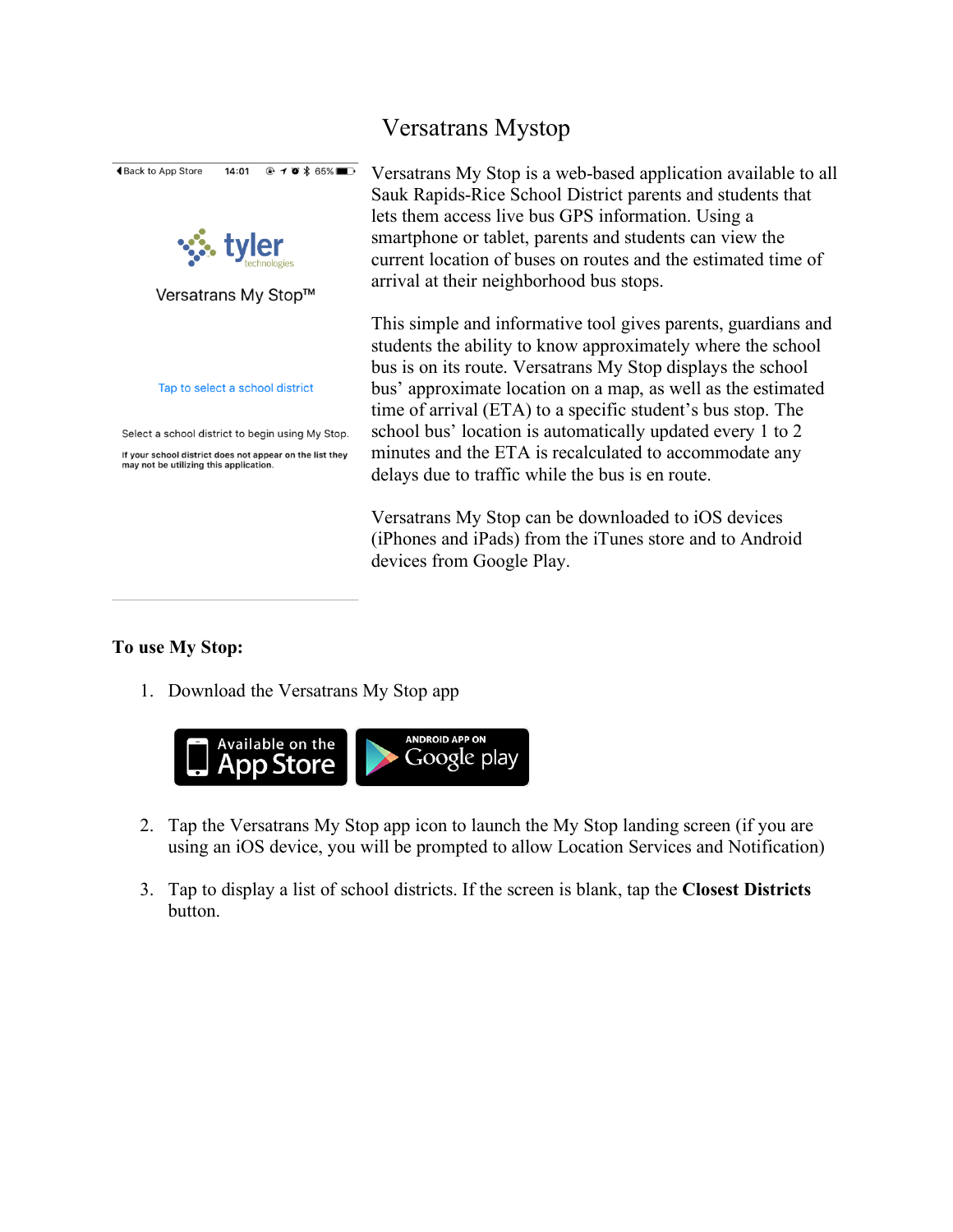4. Scroll down until you reach **Sauk Rapids-Rice Public Schools**, select and tap **OK**. The login screen displays.

| $-7$<br>$r = r$                                           |
|-----------------------------------------------------------|
|                                                           |
| <b>Closest Districts</b>                                  |
| Durnovino Lugun ouvugo oonoor<br>District #191 (MN)       |
| <b>Eastern Carver County Schools</b><br>(MN)              |
| Hopkins Independent School District<br>270 (MN)           |
| Minnetonka Public Schools #276<br>(MN)                    |
| <b>MN Charter Schools (MN)</b>                            |
| Robbinsdale Area Schools (MN)                             |
| Rosemount-Apple Valley-Eagan<br>School District #196 (MN) |
| Wayzata Public Schools ISD 284<br>(MN)                    |
| <b>All Districts</b><br>Cancel<br>Οk                      |

5. Enter your Username and Password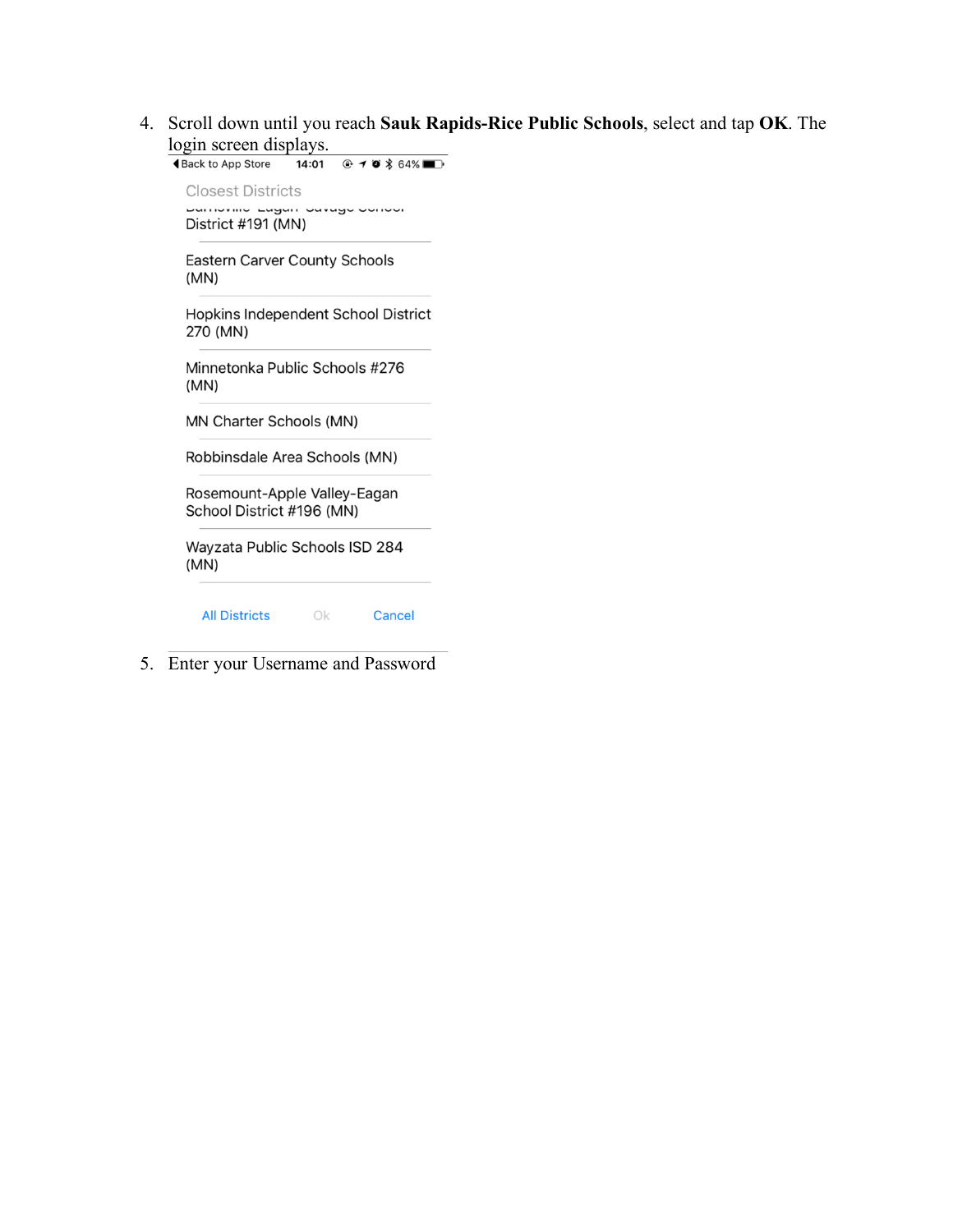| $@70*64%$<br><b>◀Back to App Store</b><br>14:01 | Each student has a unique username and password<br>associated with his/her routing information.                                                                                                                                                                                                                                                                                                                                                                                                                                                                      |
|-------------------------------------------------|----------------------------------------------------------------------------------------------------------------------------------------------------------------------------------------------------------------------------------------------------------------------------------------------------------------------------------------------------------------------------------------------------------------------------------------------------------------------------------------------------------------------------------------------------------------------|
|                                                 | Login = Student $ID#$<br>If you do not know your child's Student ID Number, you<br>can find it in Skyward Family Access under "Student"                                                                                                                                                                                                                                                                                                                                                                                                                              |
| Versatrans My Stop™                             | Info" in the left-hand menu:<br>(1 Family Access Student Information - Google Chrome<br>줄 https://skyward.iscorp.com/scripts/wsisa.dll/WService=wseduwayzatamn/sfstudentinfo001.w                                                                                                                                                                                                                                                                                                                                                                                    |
| Wayzata Public Schools ISD 284                  | WILLY WAYZATA My Account<br>amily Access<br>FRITZ C. WAYZATA III<br>Select Language   V<br>District Links 5<br><b>Student Information</b><br>Home<br><b>FRITZ C. WAYZATA II</b><br>Request Changes for FRITZ<br>New Student<br>Online<br>PRE SCHOOL/GRADUATES/PRIV SCHO<br>School: wayzafri000@ind284.com<br>Phone: (000) 000-000<br>Call: (612) 555-1212 (WILLY WAYZATA)<br>Enrollment<br>1234 N MAIN ST<br>PLYMOUTH, MN 55441<br>Grade: 06<br>Status: Active (Full-time)<br><b>Student Contact</b><br>Homeroom: F1 - MARIE REED<br>Advisor: MARIE REED<br>& Health |
| Jsername                                        | nformation<br>Update<br><b>Mew FRITZ's Familes</b><br>Ethnicity/Race<br><b>Gender: Male</b><br>Ann (Richday): 12 (02/01/2004)<br>Language: ENGLISH<br>Graduation Year: 2022<br>Calendar<br>Other ID: 061827<br>Community Service: 0.00 Hours<br><b>Emergency Contacts</b><br>Attendance<br>Second Phone<br><b>Third Phone</b><br><b>Employer's Phone</b><br><b>Home Email</b><br><b>Student Info</b>                                                                                                                                                                 |
| Password                                        | <b>BRIAN ACKERMAN</b><br>Schedule<br><b>Test Scores</b><br>Health Info                                                                                                                                                                                                                                                                                                                                                                                                                                                                                               |
| Login                                           | Login History<br>Password = Student birthday in MMDDYYYY format                                                                                                                                                                                                                                                                                                                                                                                                                                                                                                      |
| Not your school                                 | $(e.g., July 1, 2000 would be 07012000)$                                                                                                                                                                                                                                                                                                                                                                                                                                                                                                                             |

- 6. Tap **Login**. The Versatrans My Stop screen displays your child's name.
	- o If there is more than one student associated with your username, tap on the name displayed and the other students will display.